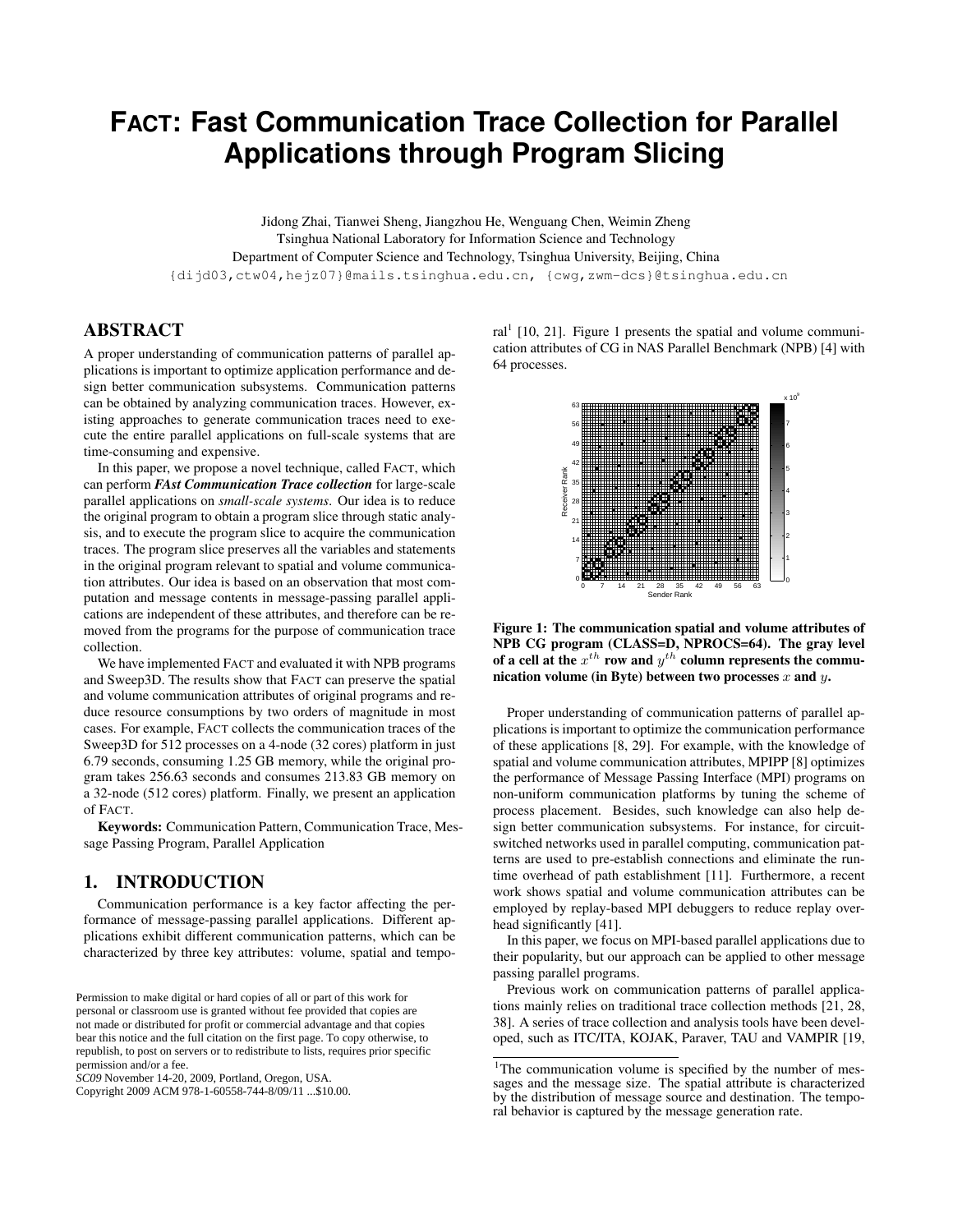22, 24, 26, 33]. These tools need to instrument original programs at the invocation points of communication routines. The instrumented programs are executed on full-scale parallel systems and communication traces are collected during the execution. The collected communication trace files record *type, size, source* and *destination* etc. for each message. The communication patterns of parallel applications can be easily generated from the communication traces [28]. However, traditional communication trace collection methods have two main limitations:

Huge Resource Requirement Typically, parallel applications are designed to solve complex scientific computational problems and tend to consume huge computing power and memory. For example, ASCI SAGE routinely runs on 2000-4000 processors [20] and FT program in the NPB consumes more than 600 GB memory for Class E input [4]. Therefore, it is impossible to use traditional trace collection methods to collect communication patterns of large-scale parallel applications without full-scale systems.

Long Trace Collection Time Although traditional trace collection methods do not introduce significant overhead to collect communication traces, they do require to execute the entire parallel applications from the beginning to the end. This results in very long trace collection time. Again we use ASCI SAGE as an example, which takes several months to complete even on a system with thousands of CPUs. It is prohibitive long for trace collection and prevents many interesting explorations of using communication traces, such as input sensitivity analysis of communication patterns.

We have two observations on existing communication trace collection and analysis approaches: (i) Many important applications of communication pattern analysis, such as the process placement optimization [8, 43] and subgroup replay [41], do not require temporal attributes. (ii) Most computation and message contents in message-passing parallel applications are not relevant to their spatial and volume communication attributes.

Motivated by the above observations, we expect to address the following problem in this paper: If we can tolerate missing the temporal attributes in communication traces, can we find a way to collect communication traces which still include all spatial and volume attributes in a more efficient way? For purposes of illustration, we use *communication patterns* in the rest parts of the paper to represent spatial and volume attributes of communications.

We propose a novel technique, called FACT, which can perform *FAst Communication Trace collection* for large-scale parallel applications on *small-scale systems*. Our idea is to reduce the original program to obtain a program slice through static analysis, and to execute the program slice to acquire communication traces. The program slice preserves all the variables and statements in the original program relevant to the spatial and volume attributes, but deletes any unrelated parts. In order to recognize the relevant variables and statements, we propose a *live-propagation slicing algorithm* (LPSA) to simplify original programs. By solving an inter-procedural data flow equation, it can identify all the variables and statements affecting the communication patterns.

We have implemented FACT and evaluated it with 7 NPB programs as well as Sweep3D. The results show that FACT can preserve the spatial and volume communication attributes of original programs and reduce resource consumptions by two orders of magnitude in most cases. For example, FACT collects the communication traces of the Sweep3D for 512 processes on a 4-node (32 cores) platform in just 6.79 seconds and using 1.25 GB memory, while the original program takes 256.63 seconds and consumes 213.83 GB memory on a 32-node (512 cores) platform.

This paper is organized as follows. Section 2 gives a discussion

of related work. In Section 3, we present an overview of our approach followed by our live-propagation slicing algorithm in Section 4. Section 5 describes the implementation of FACT. Our experimental results are reported in Section 6. Section 7 presents an application of FACT. We discuss our work in Section 8. Finally, we conclude in Section 9.

## 2. RELATED WORK

Communication patterns of parallel applications have been studied extensively by many research groups [10, 13, 21, 38, 42]. Typically, these studies have mainly relied on instrumentation-based trace collection methods. A series of trace collection and analysis tools have been developed by both academia and industry, such as ITC/ITA [19], KOJAK [24], Paraver [22], VAMPIR [26] and TAU [33]. These tools instrument original programs and execute them to acquire communication traces. Additionally, mpiP [37] is a lightweight profiling library for MPI applications and only collects statistical information of MPI functions. However, all these traditional trace collection methods require the execution of the entire instrumented programs, which restricts their wide usage for analyzing large-scale applications. Our method adopts the similar technique to capture the communication patterns at runtime as the traditional trace collection methods. However, our method only requires executing the program slice rather than the entire program. Therefore, our method can analyze large-scale applications on small-scale systems.

A few studies have tried to compute a symbolic expression of the communication patterns for a given parallel program through data flow analysis [17, 32]. Shao *et al.* proposed a technique named communication sequence to present communication patterns of applications [32]. Ho and Lin described an algorithm for static analysis of communication structures in the programs written in a channelbased message passing language [17]. Since these approaches only employ static analysis techniques trying to represent communication patterns of applications, they suffer from intrinsic limitations of static analysis. For example, they cannot deal with program branches, loops and the effects from input parameters. In fact, our approach is a hybrid method of static analysis and traditional trace collection methods. In our approach, program slicing is used to simplify the original program at compile time, and then a custom communication library is used to collect communication traces from the program slice at runtime. Therefore, our approach can address above limitations of static analysis.

Our approach exploits the technique of program slicing in the compiler. Program slicing was first proposed by Mark Weiser [40]. Traditionally, it has been used to assist in tedious and error prone tasks such as program debugging, software testing and software maintenance in sequential programs [6, 15, 16, 39]. It has also been used to hide I/O latency for parallel applications [9].

### 3. DESIGN OVERVIEW

FACT consists of two primary components, a compilation framework and a runtime environment as shown in Figure 2. The compilation framework is divided into two phases, intra-procedural analysis followed by inter-procedural analysis. The program is sliced based on the results of the inter-procedural analysis. Finally, the communication traces are collected in the runtime environment.

During the intra-procedural analysis phase, FACT parses the source code of an MPI program and identifies the invoked communication routines. The relevant arguments of these routines that determine communication patterns are collected. Information about control dependence, data dependence and communication dependence for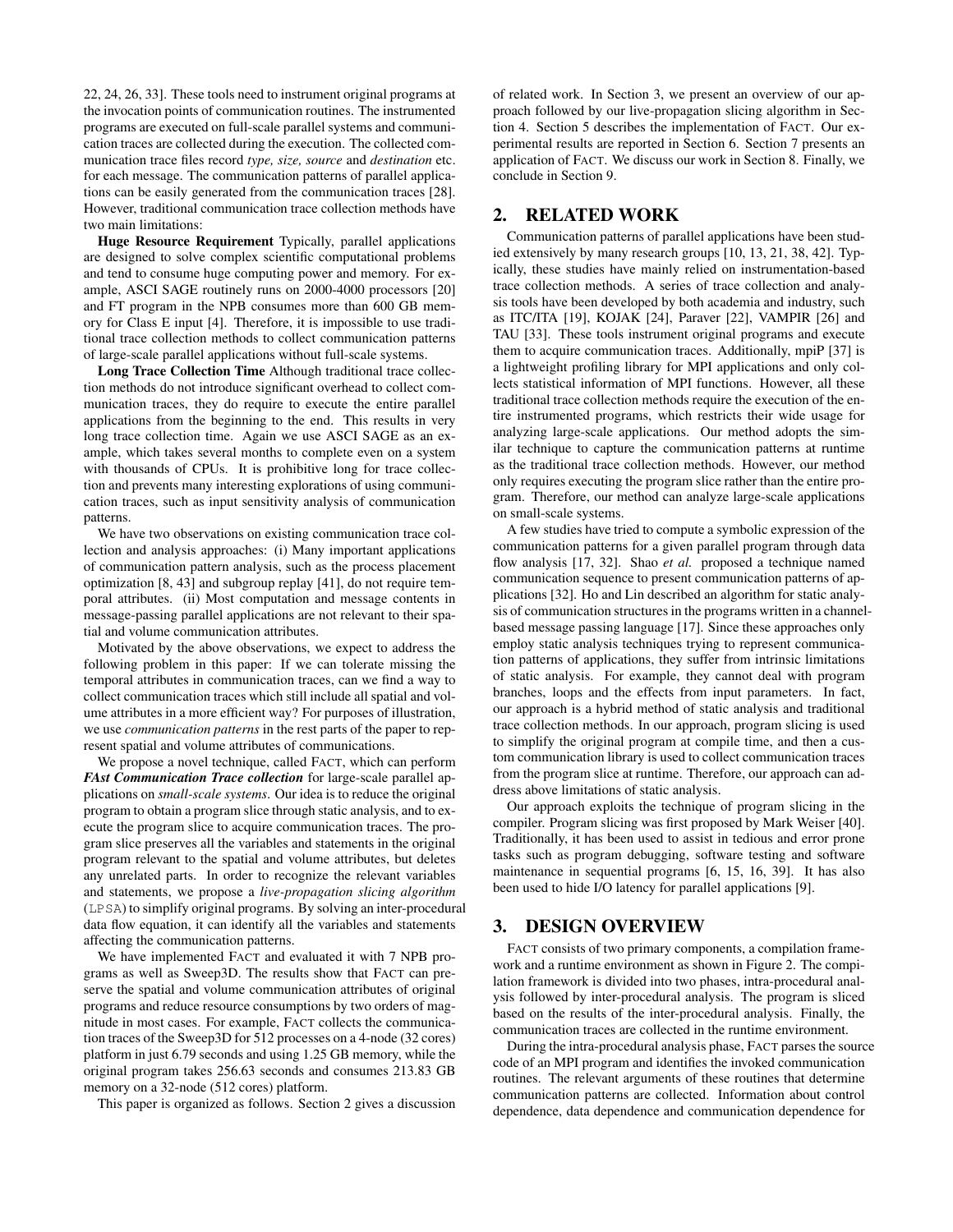

Figure 2: Overview of FACT

each procedure is gathered, which will be explained in detail in Section 4.2. During the inter-procedural analysis phase, the program call graph is built based on the information of call sites collected during the intra-procedural phase. LPSA is used to identify all the variables and statements that affects the communication patterns. The output of the compilation framework is the program slice as well as directives for usage at runtime.

A program slice is a skeleton of the original program that cannot be executed on the system directly. Runtime environment of FACT provides a custom MPI communication library to collect the communication traces from the program slice based on the directives inserted at compile time. The program slice is linked to the custom communication library and executed on a small-scale system. The communication traces of applications are collected during the execution according to the specified problem size, input parameters and number of processes.

Figure 3 uses an example to illustrate the differences between the sliced program and the original program. The example program is a parallel matrix-matrix multiplication program  $C = A \times B$  based on the domain decomposition algorithm. The problem is decomposed by assigning each worker task a number of consecutive columns of matrix *B*, and replicating matrix *A* to all tasks. Each worker task computes one or more columns of the result matrix *C*. Process 0 is the master task, which is in charge of distributing the matrices and collecting the results, but does not take part in the calculation. The main differences after slicing in FACT are as follows:

- 1. Line 4, the declaration of arrays A, B, and C, is replaced with dummy arrays at Line 5.
- 2. Lines 14-20, the source codes for initializing matrices A and B are deleted.
- 3. Lines 41-49, the main computation codes for the matrix multiplication on each worker task are deleted.
- 4. Lines 23 and 31, the value of the variable *offset* has no effect on the communication patterns and these two lines are deleted.
- 5. Additional directives for usage at runtime are added for MPI routines at Lines 7, 8, 24, 26, 32, 37, 39 and 50 (M means marked and U means unmarked)<sup>2</sup>.

The sliced program is linked with the custom communication library and the communication traces are collected at runtime. At

```
1 program MM
2 include 'mpif.h'
3 parameter (N = 80)
4 real A(N,N), B(N,N), C(N,N)
5 \Rightarrow real A(1,1), B(1,1), C(1,1)
6 call MPI_Init(ierr)
7 [M] call MPI_COMM_Rank(MPI_COMM_WORLD,myid,ierr)
8 [M] call MPI_COMM_Size(MPI_COMM_WORLD,nprocs,ierr)
9 \text{ coils} = N/(n \text{process}-1)10 size = \text{cols} * N<br>11 tag = 1
11 tag
12 master = 013 if (myid .eq. master) then
14 C Initialize A and B
15 do i=1, N
16 do j=1, N
17 A(i, j) = (i-1) + (j-1)18 B(i, j) = (i-1) * (j-1)19 end do
20 end do
21 C Send matrix data to the worker tasks
22 do dest=1, nprocs-1
23 offset = 1 + (dest-1)*cols24 [U] call MPI_Send(A, N*N, MPI_REAL, dest,<br>25 \kappa tag. MPI COMM WORLD, jerr)
              tag, MPI_COMM_WORLD, ierr)
26 [U] call MPI_Send(B(1,offset),size,MPI_REAL,
27 & dest, tag, MPI_COMM_WORLD, ierr)
28 end do
29 C Receive results from worker tasks
30 do source=1, nprocs-1
31 offset = 1 + (source-1) *cols
32 [U] call MPI_Recv(C(1,offset),size,MPI_REAL,
33 & source,tag,MPI_COMM_WORLD,status,ierr)
34 end do
35 else
36 C Worker receive data from master task
37 [U]call MPI_Recv(A, N*N, MPI_REAL, master, tag,
38 & MPI_COMM_WORLD, status, ierr)
39 [U]call MPI_Recv(B,size, MPI_REAL, master, tag,
40 & MPI_COMM_WORLD, status, ierr)
41 C Do matrix multiply
42 do k=1, cols
43 do i=1, N
44 C(i,k) = 0.045 do j=1, N
46 C(i,k) = C(i,k) + A(i,j) * B(j,k)
47 end do
48 end do
49 end do
50 [U]call MPI_Send(C, size, MPI_REAL, master,
51 & tag, MPI_COMM_WORLD, ierr)
52 endif
53 call MPI_Finalize(ierr)
```
54 end

Figure 3: A parallel Fortran Matrix-Matrix Multiplication program. The source codes in the boxes are deleted after slicing and Line 4 is replaced by Line 5. And additional directives for usage at runtime are added for the MPI routines (M means marked and U means unmarked). All the variables and statements affecting the communication patterns are preserved.

runtime, the library will judge the state of each MPI communication routine based on the directives. In this example, six unmarked

<sup>&</sup>lt;sup>2</sup>The marked MPI routines will be executed at runtime and the unmarked will not be executed at runtime. Specific definitions of them will be given in Section 4.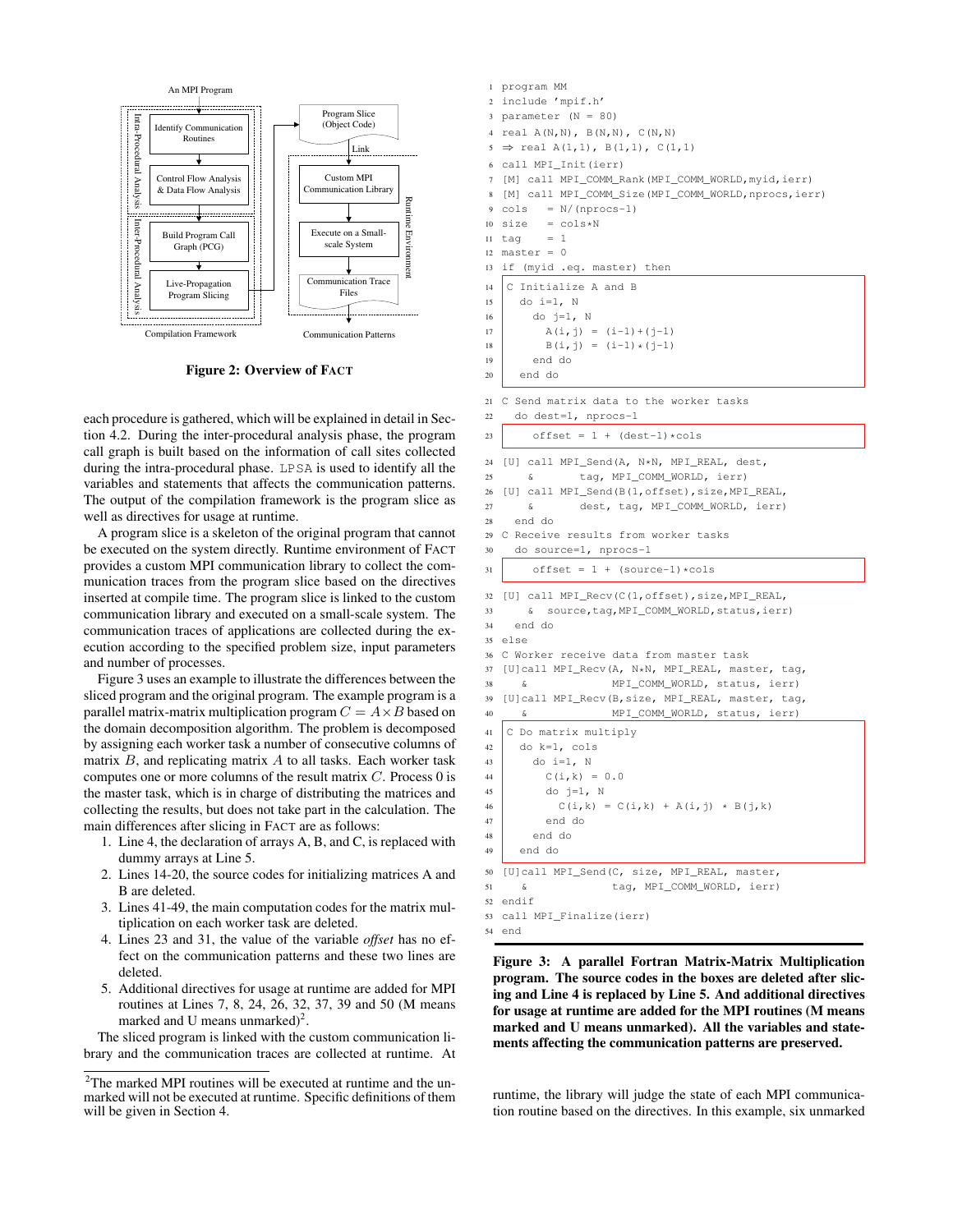communication routines at Lines 24, 26, 32, 37, 39 and 50 are not executed at runtime, since the contents of these messages do not affect the communication patterns.

The original program consumes about  $3N^2$  memory, does  $2N^3/$  $(P - 1)$  floating point computations and performs 3 times communication operations for each worker process, performs  $3(P-1)$ times communication operations for the master process (where *N* is the size of the matrix for each dimension and *P* is the number of processes). These memory consumption and computation time are reduced in the sliced program. Meanwhile, the communication time is reduced at runtime.

# 4. LIVE-PROPAGATION SLICING ALGO-RITHM

From a formal point of view, the definition of program slice is based on the concept of slicing criterion [40]. A slicing criterion is a pair  $\langle p, V \rangle$ , where p is a program point, and V is a subset of the program variables. A program slice on the slicing criterion  $\langle p, V \rangle$ is a subset of program statements that preserve the behavior of the original program at the program point *p* with respect to the program variables in *V*. Therefore, determining the slicing criterion and designing an efficient slicing algorithm according to the actual problem requirements are two key challenges in the compilation framework.

### 4.1 Slicing Criterion

Since our goal is to collect communication traces for analyzing spatial and volume communication attributes, we record the following communication properties in LPSA for a given parallel program:

- *•* For *point-to-point communication*, we record message type, message size, message source and destination, message tag and communicator id.
- *•* For *collective communication*, we record message type, sending message size, receiving message size, root id (if exist) and communicator id.

Message size, source and destination are used to compute spatial and volume communication attributes, while message type, message tag and communicator id are useful for other communication analysis.

In an MPI program, these properties can be acquired directly from the corresponding parameters of the MPI communication routines. For example, in the routine MPI\_Send in Figure 4, the parameters *count* and *type* determine the message size. The parameters *dest* and *comm* determine the message destination. The message tag and communicator id can be acquired from the parameters *tag* and *comm*. The parameter *buf* does not affect the communication patterns directly. However, sometimes it may affect the communication patterns indirectly through data flow propagation and we will analyze it in the following subsections. Comm Variable is defined in this paper to represent those parameters that determine the communication patterns directly.

DEFINITION 4.1 (COMM VARIABLE). *Comm Variable is a parameter of a communication routine in a parallel program, the value of which directly determines the communication patterns of the parallel program.*

As MPI is a standard communication interface, we can explicitly mark Comm Variables for each MPI routine. In Figure 4, Comm Variables in the routine for MPI\_Send are marked. All the parameters, except *buf*, are Comm variables. When a communication routine is identified in the source code, the corresponding

|                                     |  |  | MPI_Send(buf, count, type, dest, tag, comm)     |  |  |  |  |
|-------------------------------------|--|--|-------------------------------------------------|--|--|--|--|
|                                     |  |  | buf : initial address of send buffer            |  |  |  |  |
|                                     |  |  | [Comm] count: number of elements in send buffer |  |  |  |  |
|                                     |  |  | [Comm] type : datatype of each buffer element   |  |  |  |  |
|                                     |  |  | [Comm] dest : rank of destination               |  |  |  |  |
|                                     |  |  | [Comm] tag : uniquely identify a message        |  |  |  |  |
| [Comm] comm : communication context |  |  |                                                 |  |  |  |  |
|                                     |  |  |                                                 |  |  |  |  |

Figure 4: Comm variables in the routine for **MPI\_Send**. The variables marked with Comm directly determine the communication patterns of the parallel program.

Comm Variables are collected. For each procedure *P*, we use a Comm Set,  $\mathbb{C}(P)$ , to record all the Comm Variables.  $\mathbb{C}(P) =$  $\{(\ell, v) | \ell \text{ is the unique label of } v, v \text{ is a Comm Variable}\}.$  For example, the Comm Set for the parallel matrix multiplication program in Figure 3 is (note that we use the line number of the variable as its unique label):  $\mathbb{C}(P) = \{(7, myid), (8, nprocs), (24, N), (24,$ *dest*)*,* (25*, tag*)*,* (26*, size*)*,* (27*, dest*)*,* (27*, tag*)*,* (32*, size*)*,* (33*, source*)*,* (33*, tag*)*,* (37*, N*)*,* (37*, master*)*,* (37*, tag*)*,* (39*, size*)*,* (39*, master*)*,* (39*, tag*)*,* (50*, size*)*,* (50*, master*)*,* (51*,*  $tag$ )}. The Comm Set  $\mathbb{C}(P)$  is the slicing criterion for simplifying the original program in LPSA, which will be optimized during the phase of data dependence analysis.

### 4.2 Dependence of MPI Programs

For convenience, we assume that a control flow graph (CFG) is built for each procedure and the program call graph (PCG) is constructed for the whole program. To describe our slicing algorithm easily, we use statement instead of basic block as a node in the CFG. We assume that each statement in the program is uniquely identified by its label *ℓ* and is associated with two sets: DEF[*ℓ*], a set of variables whose values are defined at *ℓ*, and USE[*ℓ*], a set of variables whose values are used at *ℓ*.

In an MPI program, there are three main types of dependence for statements and variables that would change the behavior for a given program point, data dependence (dd), control dependence (cd) and communication dependence (md).

Data Dependence Data dependence between statements means that the program's computation might be changed if the relative order of statements were reversed [18]. To analyze the data dependence, we must first calculate the reaching definitions for each procedure. We define the *GEN* and *KILL* sets for each node in the CFG. Then we adopt the iterative algorithm presented in [2] to calculate the reaching definitions. The data flow graph (DFG) can be constructed based on the results of the reaching definitions analysis. The node in the DFG is either a statement or a predicate statement. The edge represents the data dependence of the variables. The data dependence information computed by the reaching definitions is stored in the data structures of DU and UD chains [1].

DEFINITION 4.2 (DU AND UD CHAIN). *Def-use (DU) Chain links each definition of a variable to all of its possible uses. Use-def (UD) Chain links each use of a variable to a set of its definitions that can reach that use without any other intervening definition.*

EXAMPLE 4.3. *The DU chain for (10, size) and UD chain for*  $(32, \text{ size})$  in Figure 3 are,  $DU(10, \text{ size}) = \{26, 32, 39, 50\}$ ,  $UD(32, size) = \{10\}.$ 

We can further optimize the Comm Set based on the results of data flow analysis. If there are no other intervening definitions for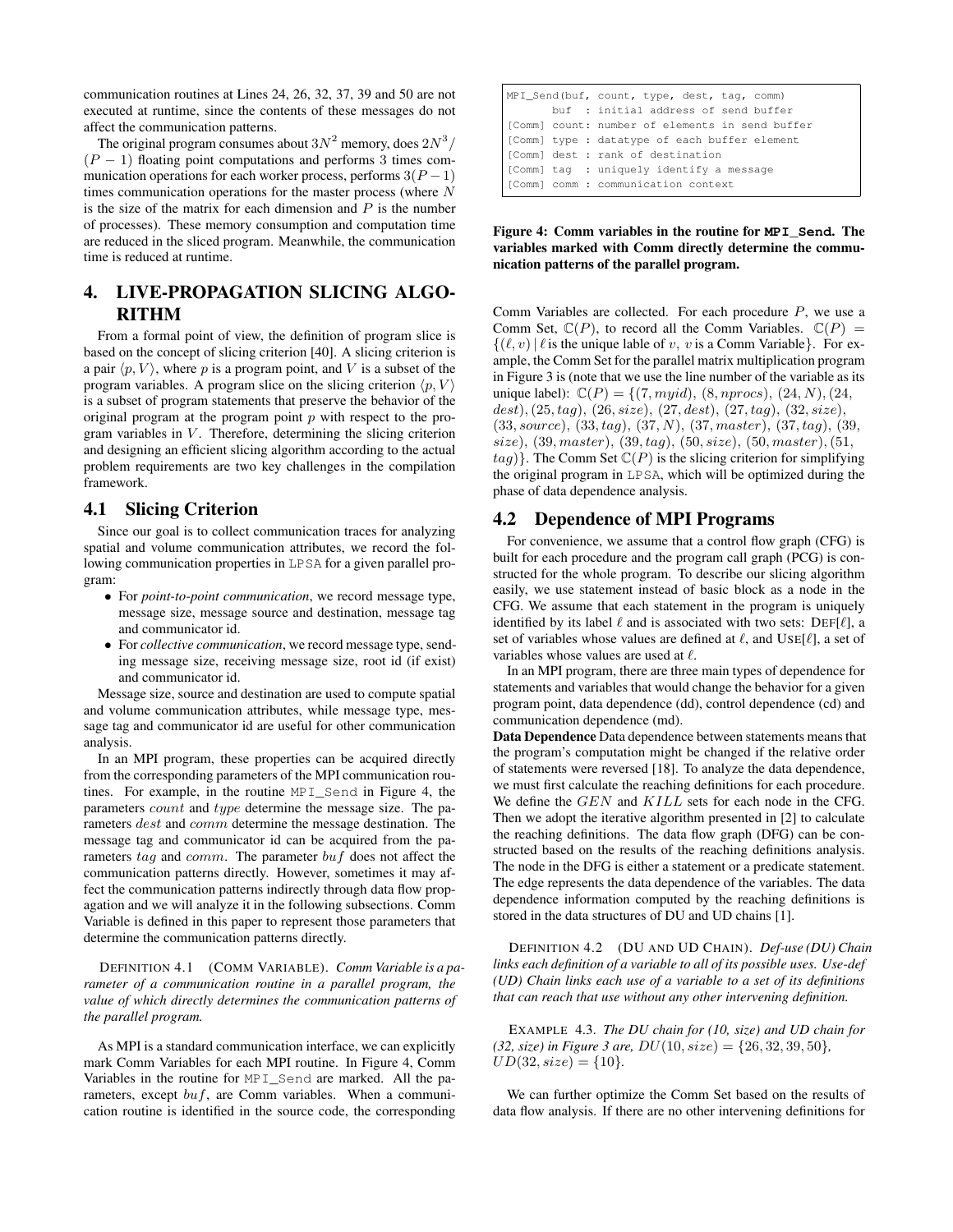the consecutive Comm Variables, we keep only the last Comm Variable. Therefore, the Comm Set for the program in Figure 3 can be optimized as:  $\mathbb{C}(P) = \{(7, myid), (8, nprocs), (27, dest), (33,$ *source*)*,* (37*, N*)*,* (50*, size*)*,* (50*, master*)*,* (51*, tag*)*}*.

Control Dependence If a statement *X* determines whether statement *Y* is executed, statement *Y* is control dependent on statement *X*. For example, the statement at Line 32 in Figure 3 is control dependent on the *if* statement at Line 13 and the *do while* statement at Line 30. The DFG does not include information of control dependence. Control dependence can be computed with the postdominance frontier algorithm [14]. In this paper, we convert the control dependence into data dependence by treating the predicate statement as a definition statement and then incorporating the control dependence into the UD chains.

EXAMPLE 4.4. *After converting the control dependence of Lines 13 and 30 into data dependence, the UD chain for size at Line 32 in Figure 3 is:*  $UD(32, size) = \{10, 13, 30\}.$ 

Communication Dependence Communication dependence is an inherent characteristic for MPI programs due to message passing behavior. MPI programs take advantage of explicit communication model to exchange data between different processes. For example, sending and receiving routines for the point-to-point communications are usually used in pairs in the programs.

DEFINITION 4.5 (COMMUNICATION DEPENDENCE). *Statement x in process i is communication dependent on statement y in process j, if*

- *1. Process j sends a message to process i through explicit communication routines.*
- *2. Statement x is a receiving operation and statement y is a sending operation* ( $x \neq y$ *).*

For example, in Figure 3 MPI\_Recv routine at Line 37 is communication dependent on the MPI\_Send routine at Line 24. In MPI programs, both point-to-point communications and collective communications can introduce communication dependence. Due to limitations of space, we do not list more examples in this paper.

Communication dependence can be computed through identifying all potential matching communication operations in MPI programs. Although in general, it is a difficult problem for static analysis to determine the matching operations, we find it is sufficient to deal with this problem using simple heuristics in practice. We conservatively connect all potential sending operations with a receiving operation, and adopt some heuristics, such as mismatched tags or data types of message buffer, to prune edges that cannot represent real matches. We will further discuss the communication dependence issues in Section 4.5.

In MPI programs, the message is exchanged through the message buffer variable, *buf*. The communication dependence can be represented with the message buffer variable.  $msg\_buf(\ell)$  is used to denote the message buffer variable in the communication statement *ℓ*. Additional considerations for non-blocking communications will be presented in the implementation of runtime environment.

DEFINITION 4.6 (MD CHAIN). *Message-Dependence Chain (MD Chain) links each variable of message receiving buffer to all of its sending operations.*

EXAMPLE 4.7. *The MD chain for variable A at Line 37 in Figure 3 is:*  $MD(37, A) = \{24\}$ *. The message buffer variable in MPI communication routine of Line 24 is:*  $msg\_buf(24) = \{A\}$ .

DEFINITION 4.8. *The slice set of an MPI program (M) with respect to the slicing criterion*  $\mathbb{C}(M)$ *, denoted by*  $\mathcal{S}(\mathbb{C}(M))$ *, consists of all statements*  $\ell$  *on which the values of variables in*  $\mathbb{C}(M)$ *directly or indirectly dependent. More formally:*

 $\mathcal{S}(\mathbb{C}(M)) = \{ \ell \, | \, \mathbb{v} \stackrel{d_1}{\longrightarrow} ... \stackrel{d_n}{\longrightarrow} \ell, \, \mathbb{v} \in \mathbb{C}(M), \, n > 0, for \, 1 \leq$ *i ≤ n, d<sup>i</sup> ∈ {cd, dd, md}}*

We use the symbol  $\rightarrow$  to denote the dependence between variables and statements. For computing the program slice with respect to the slicing criterion  $\mathbb{C}(M)$ , we define LIVE Variable to record dependence relationship between the variables of programs. A Comm Variable itself is also a LIVE Variable based on the definition of LIVE Variable.

DEFINITION 4.9 (LIVE VARIABLE). *A variable x is* LIVE*, if the change of its value at statement ℓ can affect the value of any Comm Variable* v *directly or indirectly through dependence of MPI programs, denoted by* v *→<sup>∗</sup>* (*ℓ, x*)*. There is a* LIVE *Set for each procedure P*, LIVE[*P*]*.* LIVE[*P*] = { $(\ell, x) | \mathbf{v} \to^* (\ell, x), \mathbf{v} \in$  $\mathbb{C}(P)$ *}*.

## 4.3 Intra-Procedural Analysis

During the intra-procedural analysis phase, data dependence, control dependence and communication dependence are collected and put into corresponding data structures. Each procedure *P* is associated with two sets,  $WL[P]$  and  $LIVE[P]$ .  $WL[P]$  is a worklist that holds the variables waiting to be processed and LIVE[*P*] holds the LIVE Variables for procedure *P*. As program slicing in this paper is a backward data flow problem, we use a worklist algorithm to traverse the UD chains and iteratively find all the LIVE Variables. We put the statements that define LIVE Variables into slice set  $\mathbb{S}(P)$  and mark MPI statements that define LIVE Variables or have communication dependence with marked MPI statements. The main body of the analysis algorithm is given in Algorithm 1. *receive*\_*buf* denotes the message buffer variables in the receiving operations. The worklist *W L*[*P*] for each procedure is initialized with its Comm Set and  $LIVE[P]$  is initialized with null set.

Algorithm 1 Compute LIVE Set and Mark MPI statements for intra-procedure

|     | 1: <b>procedure</b> $INTRA-LIVE(P)$                            |
|-----|----------------------------------------------------------------|
| 2:  | <b>input:</b> worklist $WL[P]$ and LIVE set LIVE $[P]$         |
| 3:  | <b>output:</b> program slice set of procedure: $\mathbb{S}(P)$ |
| 4:  | Change $\leftarrow$ False                                      |
| 5:  | while $WL[P] \neq \phi$ do                                     |
| 6:  | Remove an item $(\ell_i, v)$ from $WL[P]$                      |
| 7:  | if $(\ell_i, v) \notin \text{LIVE}[P]$ then                    |
| 8:  | $Change \leftarrow True$                                       |
| 9:  | $LIVE[P] \leftarrow \{(\ell_i, v)\} \cup LIVE[P]$              |
| 10: | /* Process communication dependence! */                        |
| 11: | <b>if</b> $(\ell_i, v) \in receive\_buf$ then                  |
| 12: | for each $\ell_j \in MD(\ell_i, v)$ do                         |
| 13: | Mark MPI statement $\ell_i$                                    |
| 14: | $\mathbb{S}(P) = \mathbb{S}(P) \cup \{\ell_i\}$                |
| 15: | $WL[P] \leftarrow \{(\ell_i, msg\_buf(\ell_i))\} \cup WL[P]$   |
| 16: | else /* Process control and data dependence! */                |
| 17: | for each $\ell_k \in UD(\ell_i, v)$ do                         |
| 18: | <b>if</b> $\ell_k \in MPI\_Routines$ then                      |
| 19: | Mark MPI statement $\ell_k$                                    |
| 20: | $\mathbb{S}(P) = \mathbb{S}(P) \cup \{\ell_k\}$                |
| 21: | for each $x \in \mathrm{Use}[\ell_k]$ do                       |
| 22: | $WL[P] \leftarrow \{(\ell_k, x)\} \cup WL[P]$                  |
| 23: | end if                                                         |
| 24: | return $\mathbb{S}(P)$                                         |
|     | 25: end procedure                                              |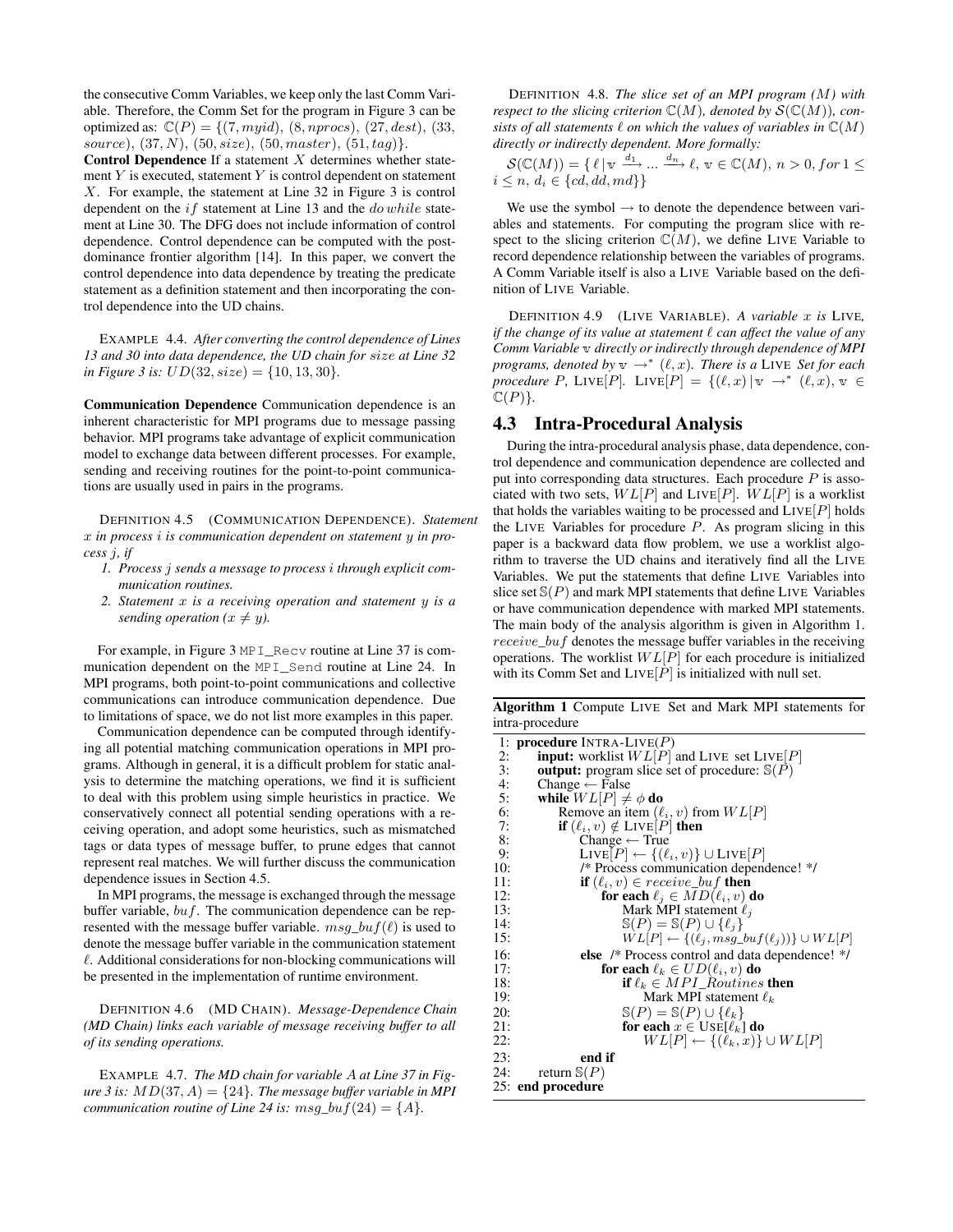EXAMPLE 4.10. *After computing by Algorithm 1, the final* LIVE *Set for the program in Figure 3 is:*  $LIVE[P] = \{(7, myid), (8,$ *nprocs*)*,* (27*, dest*)*,* (33*, source*)*,* (37*, N*)*,* (50*, size*)*,* (50*, master*)*,* (51*, tag*)*,* (22*, nprocs*)*,* (30*, nprocs*)*,* (13*, myid*)*,* (13*, master*)*,* (10*, cols*)*,* (10*, N*)*,* (9*, N*)*,* (9*, nprocs*)*}. The slice set of program is:* S(*P*) = *{*3*,* 7*,* 8*,* 9*,* 10*,* 11*,* 12*,* 13*,* 22*,* 30*}. The MPI routines at Lines 7-8 are marked by the algorithm.*

In Algorithm 1, the statements not in slice sets except MPI routines are deleted, while all the MPI routines are retained. For unmarked MPI routines by Algorithm 1, it means that no LIVE Variable is defined or no communication dependence exists in these routines. The retained unmarked MPI routines are served for runtime environment of FACT to collect communication traces. For example, the six unmarked communication routines in Figure 3 do not need to transfer the messages over the network actually. We only need to collect the values of their Comm Variables at runtime. Therefore, the communication time of the original program can be significantly reduced. In contrast, for marked MPI routines by Algorithm 1, LIVE Variables are defined or communication dependence exists in these routines. For MPI routines used for message passing, it means that the contents of messages are relevant to the communication patterns. In Figure 5, the LIVE Variable, *num*, is defined in MPI\_Irecv of Line 5 that is communication dependent on MPI\_Send of Line 2. Therefore, both MPI routines are marked by the algorithm and will be executed at runtime.

```
1 \text{ if } (myid == 0)2 \mid [M] \text{ MPI\_Send}(\text{Anum}, 1, \text{ MPI\_INT}, 1, 55, \ldots)3 MPI_Recv(buf, num, MPI_INT, 1, 66, ...)
4 | lelse{
5 [M] MPI_Irecv(&num, 1, MPI_INT, 0, 55,..., req)
        6 MPI_Wait(req,...)
7 size = num
        8 MPI_Send(buf, size, MPI_INT, 0, 66,...)
9 }
```
#### Figure 5: Marked MPI point-to-point communication routines by Algorithm 1 (M means marked).

Algorithm 1 is sufficient for the MPI program with one function, such as the program in Figure 3. In the real parallel application, the program is always modularized with several procedures. In the following subsection, we will present additional considerations for inter-procedural analysis.

#### 4.4 Inter-Procedural Analysis

Slicing across procedure boundaries is complicated due to the necessity of passing the LIVE Variables into and out of procedures. Because program slicing in this paper is a backward data flow problem and the slicing criterion can arise either in the calling procedure (caller) or in the called procedure (callee), the LIVE Variable can propagate bidirectionally between the caller and the callee through parameter passing. To obtain a precise program slice, we adopt a two-phase traverse over the PCG, Top-Down phase followed by Bottom-Up phase. Additionally, the UD chains built during the intra-procedural phase are refined to consider the side effects of procedure calls. In this paper, we assume that all the parameters are passed by reference and our algorithm can be extended to the case that they are passed by value.

MOD/REF Analysis To build precise UD chains we use the results of inter-procedural MOD/REF analysis. For example, in Figure 6, before incorporating the information from the MOD/REF analysis,  $UD(4, a) = \{2, 3\}$ . We compute the following sets in the MOD/REF analysis for each procedure [5]: GMOD(P) and GREF(P). GMOD(P) is a set of variables that are modified by an invocation of procedure *P*, while GREF(P) is a set of variables that are referenced by an invocation of procedure *P* [25]. The information from the MOD/REF analysis tells us whether a variable is modified or referenced due to the procedure calls. With these results, we can refine the UD chains built during the intra-procedural analysis. For example,  $UD(4, a) = \{3\}.$ 

Extension of MD Chains The MD chains collected during the intra-procedural phase do not include inter-procedural communication dependence. During the inter-procedural analysis phase, MD chains are extended to consider cross-procedural dependence. At the same time, Algorithm 1 is extended to Algorithm 2 that will be invoked by Algorithm 3. Only the different parts from Algorithm 1 are listed here.  $P'$  :  $\ell_j$  denotes the statement  $\ell_j$  in procedure  $P'$ .

#### Algorithm 2 Extension of INTRA-LIVE(P) 1: procedure INTRA-LIVE-EXT(*P*) ...

- 12: for each  $P'$  :  $\ell_j \in MD(\ell_i, v)$  do
- 13: Mark MPI statement  $P'$  :  $\ell_j$
- 14:  $\mathbb{S}(P') = \mathbb{S}(P') \cup \{\ell_j\}$
- 15:  $WL[P'] \leftarrow \{(\ell_j, msg\_buf(\ell_j))\} \cup WL[P']$ ...

Top-Down Analysis The Top-Down phase propagates the LIVE Variables from the caller to the callee over the PCG by binding the actual parameters of the caller to the formal parameters of the callee. As the LIVE Variable can be modified by the called procedure via parameter passing, we need to find the corresponding definition of this variable in the called procedure. For example, in Figure 6 we can compute from the intra-procedural analysis, that  $(3, a)$  is a LIVE Variable. This calling context is then passed into the procedure *bar*. The corresponding formal parameter in *bar* is the parameter *b*. There may be several definitions of *b* in procedure *bar*, however we only care about the last definitions (it is a set due to the effects of control flow) of variable *b* due to the property of the backward data flow analysis. This definition appears in statement 9 in *bar*. In addition, we put this statement into slice set and put its USE variables into the worklist of procedure *bar*. Other LIVE Variables in procedure *bar* can be computed iteratively by Algorithm 2. In procedure *foo* the actual parameter (3*, a*) is no longer put into its worklist. We define the LIVE\_Down function to formalize this data flow analysis.

| $\mathbf{1}$            | $f \circ \circ$ () {      |
|-------------------------|---------------------------|
|                         |                           |
| $\overline{2}$          | $a = 5$                   |
| $\overline{\mathbf{3}}$ | call bar(a)               |
| $\overline{4}$          | $size = a$                |
| 5                       | call $MPI_Send(, size, )$ |
| 6                       |                           |
| $\overline{7}$          | $bar(b)$ {                |
| 8                       | $m = 4$                   |
| 9                       | $b = m$                   |
| 10                      |                           |

Figure 6: An example of LIVE Variable propagation from the caller to the callee

DEFINITION 4.11 (LIVE DOWN). *Procedure P invokes procedure Q, v is a* LIVE *Variable and also an actual parameter at*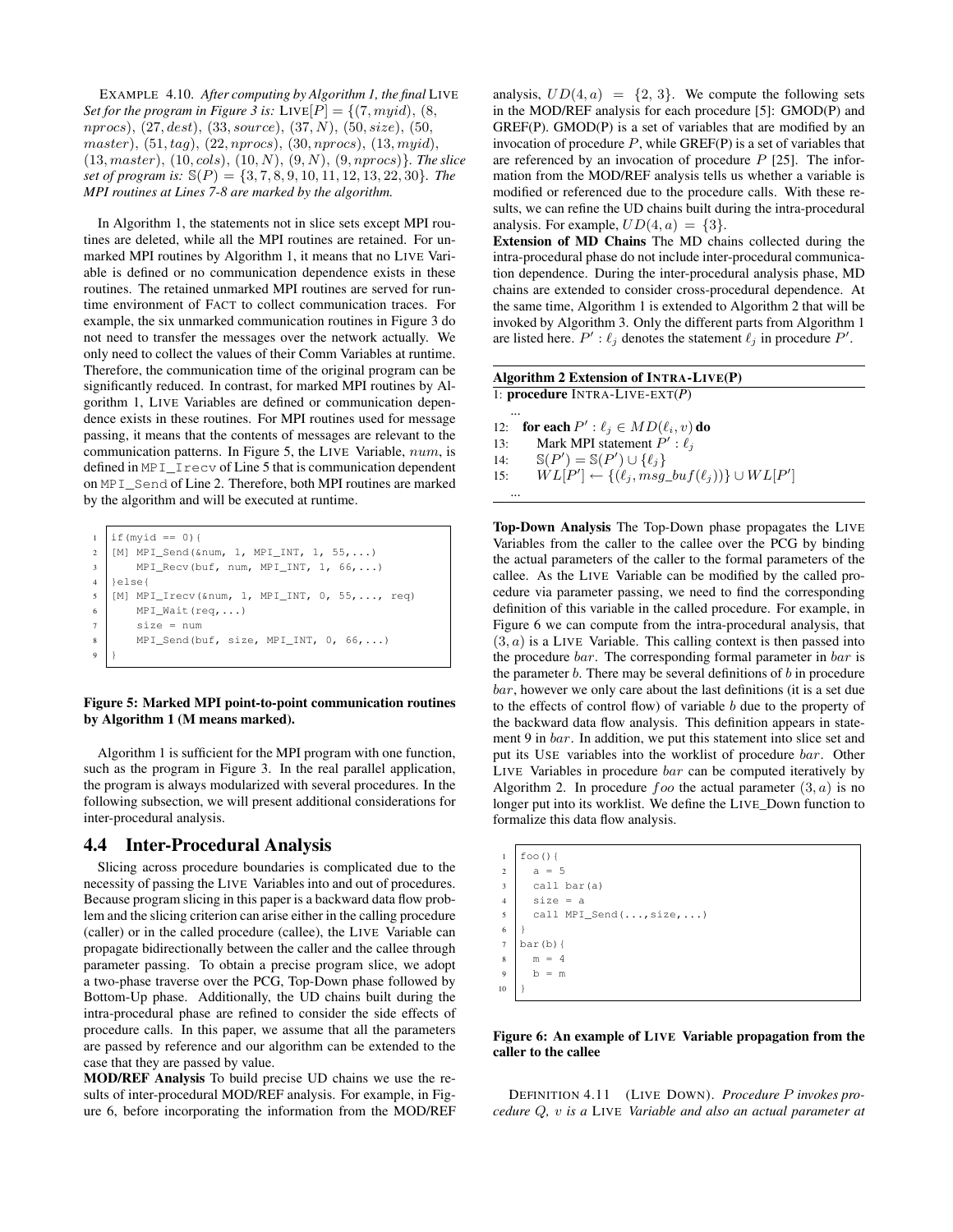*callsite ℓ in procedure P, v ′ is the corresponding formal parameter in procedure Q,* LIVE*\_Down*(*P, ℓ, v, Q*) *returns statement set (L is the label set) of the last definitions of*  $v'$  *in procedure*  $Q$ *:* LIVE  $Down(P, \ell, v, Q) = L$ .

Bottom-Up Analysis The Bottom-Up phase is responsible for propagating the LIVE Variables from the callee to the caller. For a LIVE Variable in the called procedure, if its definition is a formal parameter, we need to propagate the LIVE information by binding the formal parameters to the actual parameters. For example, in Figure 7, the formal parameter of *b* in procedure *bar* is a LIVE Variable computed by the intra-procedure analysis. We need to propagate this information into the calling procedure *foo*. The corresponding actual parameter is the parameter *a* in *foo*. We put this variable into the worklist of procedure *foo* and Algorithm 2 is used for computing other LIVE Variables. The LIVE\_Up function is defined as follows:

```
1 \mid f \circ \circ () {
2 \mid n = 53 \mid a = n4 call bar(a)
5 \mid \}bar(b) {
7 \mid size = b
8 call MPI_Send(...,size,...)
 9 ...
10 }
```
#### Figure 7: An example of LIVE Variable propagation from the callee to the caller

DEFINITION 4.12 (LIVE UP). *Procedure Q is invoked by procedure P, v is a* LIVE *Variable and also a formal parameter (the label of procedure entry point is*  $\ell_0$ *) in procedure*  $Q$ *,*  $v'$  *is the corresponding actual parameter in procedure P at callsite ℓ ′ ,* LIVE*\_U p*  $(Q, \ell_0, v, P)$  *returns the label of the callsite and the actual parameter pair:* LIVE\_ $Up(Q, \ell_0, v, P) = (\ell', v').$ 

The final algorithm for program slicing based on live-propagation is given in Algorithm 3 that invokes Algorithm 2. The output of LPSA is the program slice set as well as directives for MPI routines. Our experimental results show that LPSA can converge within 3-4 iterations for the outer loop. Let  $\mathbb{C}(M)$  be the slicing criterion for a given MPI program  $M$ ; Let  $\mathcal{S}(M)$  be the slice set computed by LPSA. Then the correctness of the algorithm can be stated by Theorem 4.13. A sketch of the proof of this theorem is given in [36].

THEOREM 4.13.  $S(\mathbb{C}(M)) = \mathbb{S}(M)$ 

#### 4.5 Discussions

A common question to our algorithm is that how it works with applications whose communication behavior is dependent on message data, or even input data. As demonstrated by Theorem 4.13, LPSA algorithm can always guarantee that the generated program slice will preserve these message data or input data and related computation statements.

We perform experiments with 7 NPB programs and Sweep3D. There are a few marked MPI communication routines. For example, in NPB-BT program of Figure 8, MPI\_Bcast is used to broadcast the iteration count and datatype to slave processes. In

#### Algorithm 3 Pseudo code for Live-Propagation Slicing Algorithm (LPSA)

```
1: input: An MPI program M
 2: output: Program slice \mathcal{S}(M) and marked information 3: For each procedure P: Build UD and MD Chains
 3: For each procedure P: Build UD and MD Chains 4: For each procedure P: Build Comm Set \mathbb{C}(P)4: For each procedure P: Build Comm Set \mathbb{C}(P)<br>5: MOD/REF analysis over the PCG
     5: MOD/REF analysis over the PCG
  6: For each procedure P: Refine UD and MD chains
  7: For each procedure P: WL[P] \leftarrow \mathbb{C}(P)8: For each procedure P: \text{LIVE}[P] \leftarrow \emptyset9: Change ← True<br>10: while (Change =
10: while (Change = True) do 11: Change \leftarrow False
11: Change ← False<br>12: /* Top-Down Ph
12: \frac{1}{2} /* Top-Down Phase */<br>13: for each procedure P is
13: for each procedure P in Pre-Order over PCG do 14: call INTRA-LIVE-EXT(P)
14: call INTRA-LIVE-EXT(P)<br>15: for each Q \in successor15: for each Q \in successor(P) do<br>16: for each parameter v at calls
16: for each parameter v at callsite \ell do<br>17: if ((\ell, v) \in \text{LIVE}[P]) then
17: if ((\ell, v) \in \text{LIVE}[P]) then<br>18: L = \text{LIVE} Down(P, \ell)L = \text{LIVE} Down(P, \ell, v, Q)19: for each \ell' \in L do
20: if \ell' \in MPI\_Routines then
21: Mark MPI statement \ell'22: \mathbb{S}(Q) = \mathbb{S}(Q) \cup \{\ell'\}23: for each x \in \text{Use}[\ell'] do
24: WL[Q] \leftarrow \{(\ell', x)\} \cup WL[Q]25: /* Bottom-Up Phase */<br>26: for each procedure Q in
26: for each procedure Q in Post-Order over PCG do 27: call INTRA-LIVE-EXT(Q)
27: call INTRA-LIVE-EXT(Q)<br>28: for each P \in \text{predecesso}28: for each P \in \text{predecessor}(Q) do<br>29: for each formal parameter v at
29: for each formal parameter v at \ell_0 in Q do 30: if ((\ell_0, v) \in \text{LIVE}[O]) then
                          \textbf{if } ((\ell_0, v) \in \text{LIVE}[Q]) \textbf{ then}31: (ℓ
                                  \mathcal{L}', x) = LIVE_Up(Q, \ell_0, v, P)32: WL[P] \leftarrow \{(\ell', x)\} \cup WL[P]33: \mathbb{S}(P) = \mathbb{S}(P) \cup \{\ell'\}
```

```
34: For each procedure P: return S(P)
```

|      | 134: [M] call MPI_Bcast (niter, 1, MPI_INTEGER,                                |
|------|--------------------------------------------------------------------------------|
|      | root, comm setup, error)<br>$\,>\,$<br>136: [M] call MPI_Bcast(dt, 1, dp_type, |
|      | root, comm_setup, error)<br>$\rm{~}$                                           |
| 191: | do step = $1$ , niter                                                          |
| 217: | endo                                                                           |
|      |                                                                                |

Figure 8: Marked MPI collective communications by **LPSA**, program snippet is from NPB-3.3/bt.f (M means marked).

order to not affect the communication patterns, these routines will be executed at runtime.

An interesting observation is that all the marked MPI communication statements are collective communications and none of pointto-point communications is marked in these programs, i.e. the message contents of all the point-to-point communications are irrelevant to communication patterns. This can be explained by the fact that in mature MPI applications, collective communications are generally more preferred than point-to-point communications. Thus, although our approach for matching communication routines is quite conservative, we find it works well for all benchmark applications we have tested.

There is some work on more accurate communication matching algorithms. MPI-ICFG [35] is considered an effective approach to identify potential matching operations. Recently Bronevetsky [7]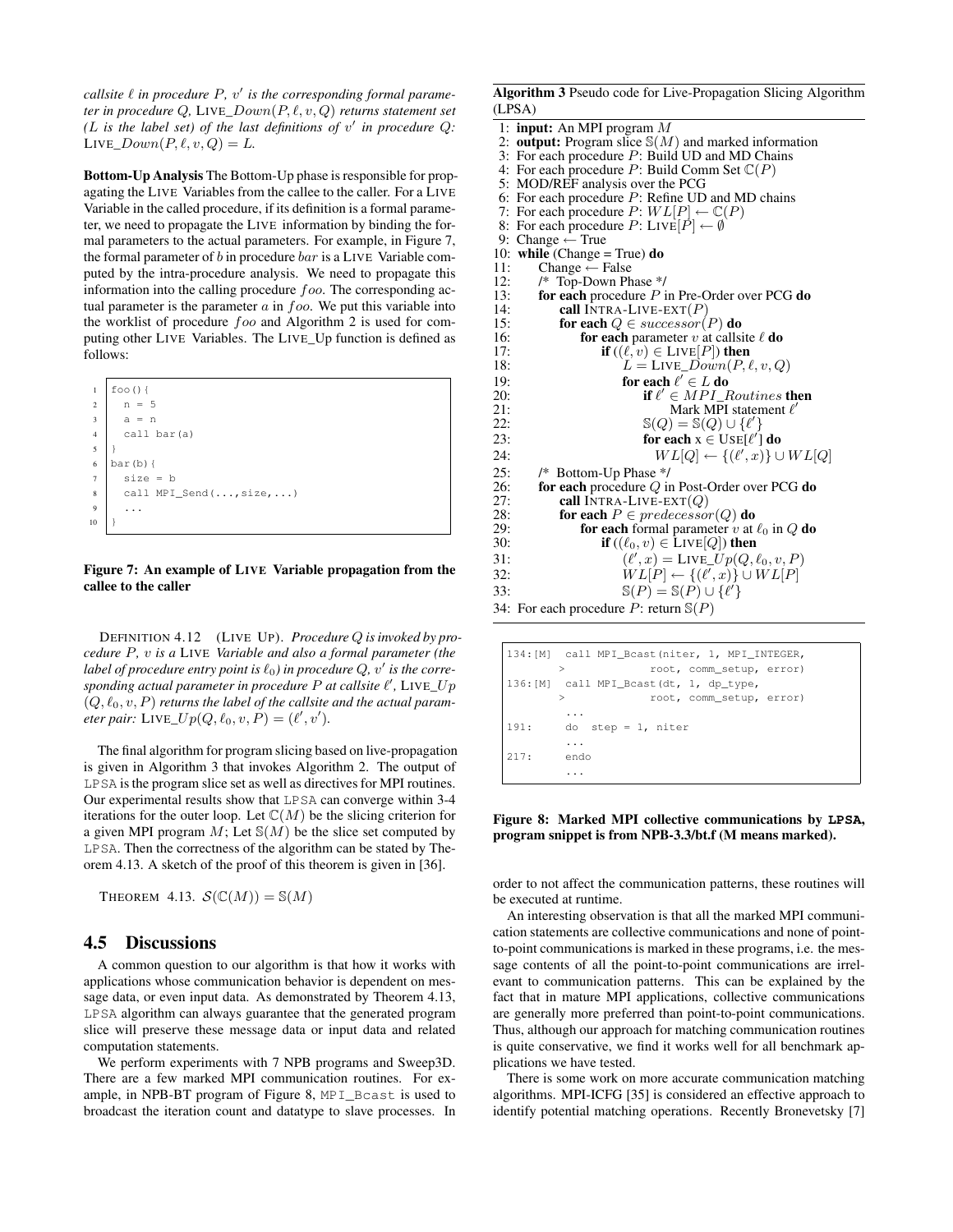has also proposed an uniform data flow framework to address this problem. We are studying more MPI applications and may include them when there is a demand. In addition, we are defining some annotation constructs that programmers can use to tag the matching communication operations.

## 5. IMPLEMENTATION

#### 5.1 Compilation Framework

We have implemented LPSA for FACT in the production compiler, Open64 [31]. Open64 is the open source version of the SGI Pro64 compiler under the GNU General Public License (GPL). As shown in Figure 9, the major functional modules of Open64 are the front end (FE), pre-optimizer (PreOPT), inter-procedural analysis, loop nest optimizer (LNO), global scalar optimizer (WOPT) and code generator (CG). To exchange data between different modules, Open64 utilizes a common intermediate representation (IR), called WHIRL. WHIRL consists of five levels of abstraction, from very high level to lower levels. Each optimization module works on a specific level of WHIRL.



Figure 9: FACT in the Open64 infrastructure.

FACT is implemented in the PreOPT and inter-procedural analysis modules as shown in Figure 9. In the PreOPT phase, the CFG is created for each procedure. Control dependence analysis is carried out on the CFG in reverse dominator tree order while the data dependence is collected into the DU and UD chains. The interprocedural analysis module can be further divided into three main phases: Inter-Procedural Local Analysis (IPL), Inter-Procedural Analyzer (IPA), and Inter-Procedural Optimizer (IPO). During the IPL phase, we parse the WHIRL tree and identify the communication routines. Communication dependence is collected into MD chains and Comm Variables are stored in the form of summary data. During the IPA phase, the PCG is constructed. MOD/REF analysis is performed on this and the DU and UD chains built in the IPL phase are refined. MD chains are extended to consider cross-procedural communication dependence. By solving an inter-procedural data flow equation during the IPA phase, we compute the LIVE sets and slice sets for each procedure and mark necessary MPI statements. During the IPO phase, we delete all the statements that are not in slice sets except MPI routines and remove the variables that are not in the LIVE sets from the symbol table. The marked information for MPI communication routines are retained in the program slice. Currently, we only support Fortran programs in FACT and supporting other languages remains as our future work.

## 5.2 Runtime Environment

Runtime environment is in charge of collecting communication traces from the program slice. It provides a custom MPI wrapper communication library which differentiates MPI routines based on their functions. For MPI routines used to create and shut down MPI runtime environment, such as MPI\_Init, MPI\_Finalize, they are not modified and executed directly in the library. For MPI routines used to manage communication contexts, such as MPI\_COMM\_Split, MPI\_COMM\_Dup, the library requires executing these routines and collecting information about the relation for process translation between different communicators. For MPI routines used for message passing, such as MPI\_Send, MPI\_Irecv, MPI\_Bcast, the library first judges the state of the MPI routine based on the results of LPSA analysis. If the communication routine is marked, we need to execute it and meanwhile collect communication property information. Otherwise only related information is recorded. In addition, for unmarked non-blocking communication routines, the parameters *request* of these routines are set so that the library guarantees that corresponding communication operations are not be executed, such as MPI\_Wait or MPI\_Waitall.

| MPI_Send(buf, count, datatype, dest, tag, comm) { |                                                  |  |  |  |  |  |  |  |  |
|---------------------------------------------------|--------------------------------------------------|--|--|--|--|--|--|--|--|
| If the routine is marked by LPSA                  |                                                  |  |  |  |  |  |  |  |  |
|                                                   | PMPI_Send(buf, count, datatype, dest, tag, comm) |  |  |  |  |  |  |  |  |
| Endif                                             |                                                  |  |  |  |  |  |  |  |  |
|                                                   | typesize = PMPI_Type_size(datatype)              |  |  |  |  |  |  |  |  |
|                                                   | Record the following information:                |  |  |  |  |  |  |  |  |
| message type : MPI_Send                           |                                                  |  |  |  |  |  |  |  |  |
| message source : myid                             |                                                  |  |  |  |  |  |  |  |  |
| message destination : dest                        |                                                  |  |  |  |  |  |  |  |  |
| message size                                      | : typesize $\star$ count                         |  |  |  |  |  |  |  |  |
| message tag                                       | : tag                                            |  |  |  |  |  |  |  |  |
| communicator ID : comm                            |                                                  |  |  |  |  |  |  |  |  |
|                                                   |                                                  |  |  |  |  |  |  |  |  |

#### Figure 10: Pseudo code for collecting the communication traces for **MPI\_Send** routine at runtime.

We use the MPI profiling layer (PMPI) to capture the communication events, record the communication traces to a memory buffer, and eventually write them on local disks. Figure 10 gives an example of collecting the communication traces for MPI\_Send routine. In Figure 10, *myid* is a global variable computed with PMPI\_Comm \_rank. Our runtime environment also provides a series of communication trace analyzers which can generate the communication profiles of applications, such as the distribution of message sizes, communication topology graph.

# 6. EVALUATION

#### 6.1 Methodology

We evaluate the FACT with 7 NPB programs [4], BT, CG, EP, FT, LU, MG, SP and ASCI Sweep3D (S3) [23]. NPB is a set of scientific benchmarks derived from computational fluid dynamics applications. We use version 3.3 of NPB and the Class D data set. Sweep3D is an application in the ASCI Purple suite which is used to solve a three-dimensional particle transport problem. In our experiments, the problem size in the Sweep3D is fixed for each process  $(150 \times 150 \times 150)$ .

We perform our experiments on two platforms: *test platform* and *validation platform*. The *test platform* is a small-scale system used to collect communication traces with FACT, while the *validation*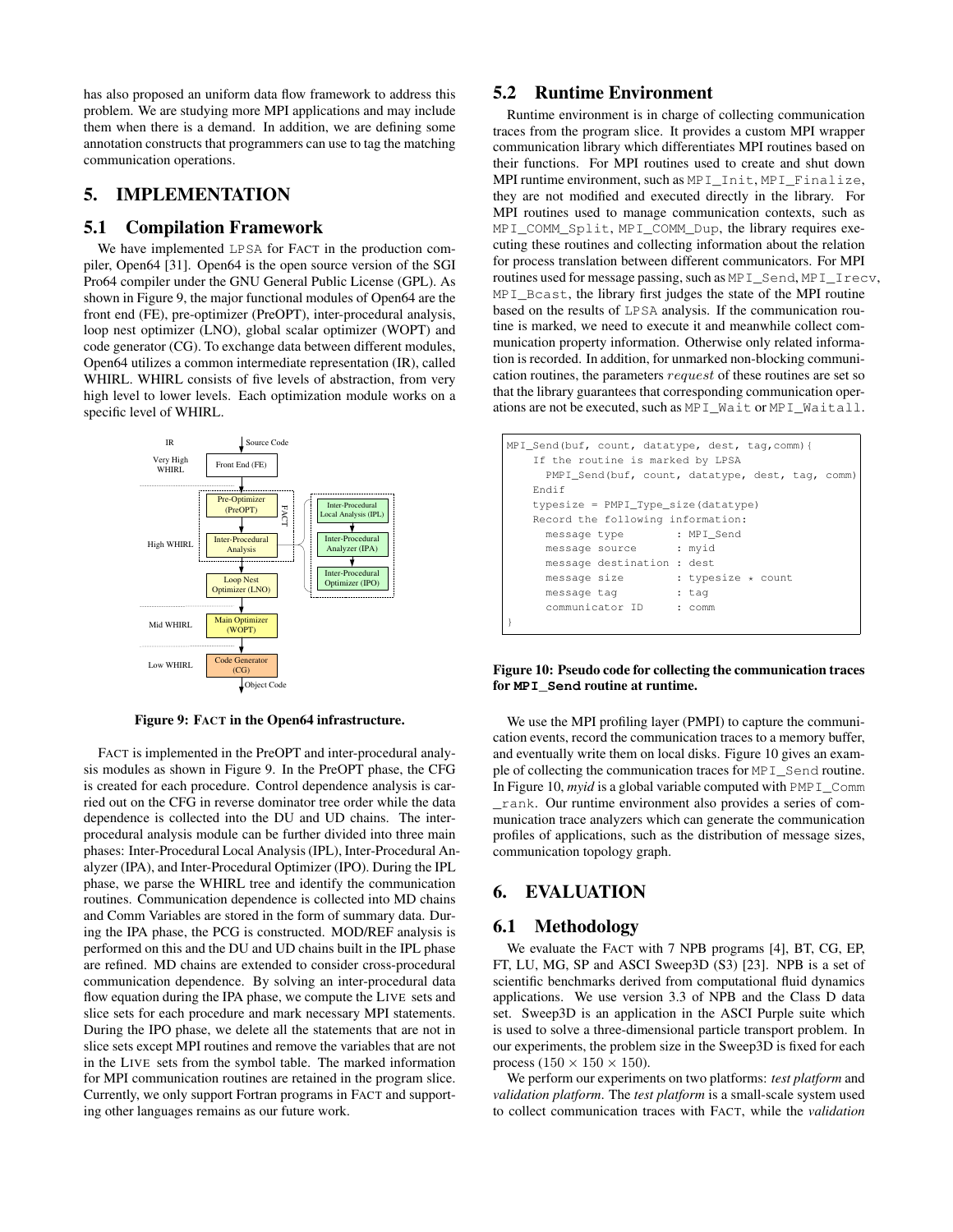

Figure 11: The memory consumption (in GigaByte) of FACT for collecting the communication traces of NPB programs (Class D) and Sweep3D (150 *×* 150 *×* 150) on the *test platform*. Traditional trace collection methods cannot achieve this on the *test platform* due to the memory limitation. The memory consumption of the original programs are collected on the *validation platform*.

*platform* is a large-scale system used to validate the communication traces collected with FACT and record memory requirements and execution time of the original programs. Details of the two platforms are given below:

- *•* Test Platform (32 cores): Small cluster of four nodes, where each node is a 2-way Quad-Core with Intel Xeon E5345 2.33 GHz CPUs and 8 GB memory, and connected with a Gigabit Ethernet. Our custom communication library is implemented based on mpich2-1.0.7 [3].
- Validation Platform (512 cores): A cluster consisting of 32 nodes. Each node is a 4-way Quad-Core with AMD8347 1.9 GHz CPUs and 32 GB memory, and connected with a 20 Gbps Infiniband network. MPI library is mvapich-1.1.0 [27].

#### 6.2 Validation

The proof of our algorithm can be found in [36]. In addition, we also validate the implementation of FACT by comparing the communication traces collected by FACT with traces collected by traditional trace collection methods on the *validation platform*. We perform comparison for the 7 NPB programs and the Sweep3D for different numbers of processes (64, 128, 256, and 512). They are identical except that the traces collected by FACT do not include time stamp.

## 6.3 Performance

#### *6.3.1* Memory Consumption

To present the advantages of FACT over the traditional trace collection methods, we collect communication traces of NPB programs (Class D) and Sweep3D ( $150 \times 150 \times 150$ ) with a large date set on a small-scale system, the 4-node *test platform* which has only 32 GB memory in all. The memory requirements of these programs except EP and LU for 512 processes exceed the memory capacity of the *test platform*. For example, the NPB FT with Class D input for 512 processes will consume about 126 GB memory size. Therefore, the traditional trace collection methods cannot collect the communication traces on such a small-scale system due to the memory limitation.

Our experimental results shown in Figure 11 demonstrate that FACT is able to collect the communication traces for these programs on the *test platform*. Moreover, it consumes very little memory resources. The memory requirements of the original programs are collected on the *validation platform*. In most cases, the memory consumption for collecting the communication traces with FACT is reduced by two orders of magnitude compared to the original programs. For example, Sweep3D only consumes 0.13 GB memory for 64 processes, 1.25 GB memory for 512 processes with FACT while the original program consumes 26.61 GB and 213.83 GB memory respectively.



Figure 12: The memory consumption of FACT compared to *Null* micro-benchmark when collecting the communication traces for different programs. *AV G* is the arithmetic mean for all the programs.

Figure 12 shows the memory consumption of the FACT compared to the *Null* benchmark. *Null* is a micro-benchmark which only contains the invocations of MPI\_Init and MPI\_Finalize, and no other computation or communication operations. *Null* is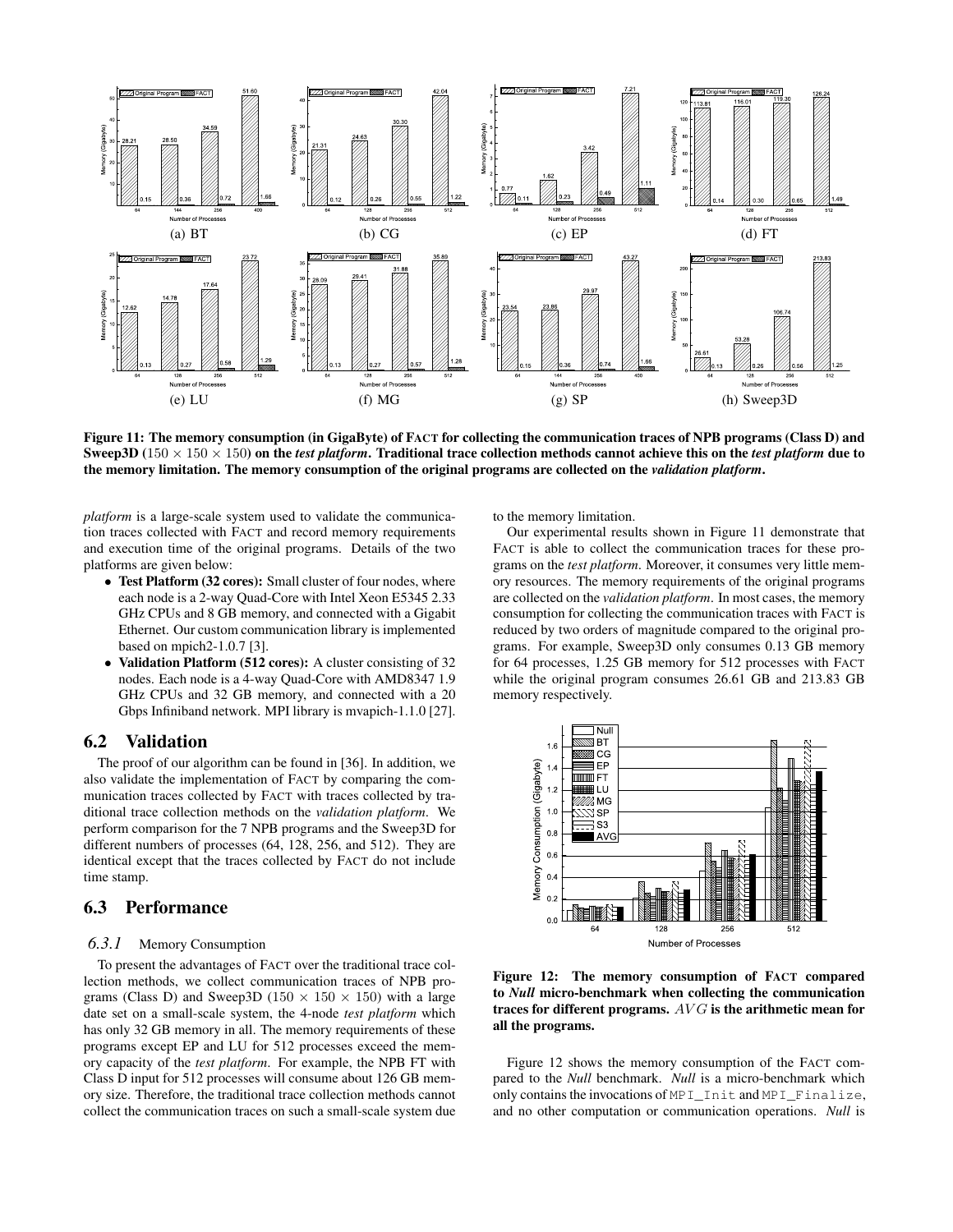

Figure 13: The execution time (in Second) of FACT when collecting the communication traces of NPB programs and Sweep3D on the *test platform (32 cores)*. The execution time of original programs are collected on the *validation platform (512 cores)*.

used to provide a lower bound on memory consumption for an MPI program with different numbers of processes. Note that the memory consumption of *Null* grows when the number of processes increases. It is because that the MPI communication library itself consumes a certain memory for process management. As shown in Figure 12, the memory consumption of FACT for all the programs is close to the *Null* benchmark with different numbers of processes. Among these programs, BT and SP consume relatively more memory resources than others. In contrast, EP and CG consume the least memory. For example, with 512 processes, the *Null* benchmark consumes 1.04 GB memory, while EP and CG consume 1.11 GB and 1.22 GB memory respectively. Additionally, the memory buffer in our runtime library of FACT will also consume a certain memory, no more than 320 KB for each process. The results prove that LPSA algorithm in FACT can effectively reduce memory requirements of the original programs.

#### *6.3.2* Execution Time

Figure 13 lists the execution time of FACT when collecting the communication traces on the *test platform*. As the traditional trace collection methods cannot collect the communication traces on the *test platform*, the execution time of the original programs is collected on the *validation platform*. In addition, as the problem size is fixed for each process in the Sweep3D, its execution time increases with the number of processes.

Since FACT deletes irrelevant computations of the original program at compile time and only executes necessary communication operations at runtime, the execution time of the original program can be reduced significantly. For example, FACT just takes 0.28 seconds for collecting the communication traces of BT for 64 processes, while the original program running on the 512-core *validation platform* takes 1175.65 seconds yet. As few of communication operations are used in the EP program, its execution time is negligible after slicing.

When collecting communication traces for 512 processes, the execution time with FACT has a slight increase for a few programs. This is caused by the following two reasons: (1) Besides the computation time in the program slice, the execution time with FACT also includes the time of recording the communication traces into

the memory buffer and eventually writing them into the disk files. When the number of processes is small enough, the buffer of the file system can hold all the trace files in the memory. When the number of processes increases, the size of communication trace files will exceed the buffer limitation of the file system. The file system will flush the buffer to the hard disk. As a result, the I/O time increases dramatically for a large number of processes. (2) As the marked communication operations at compile time would be executed at runtime, such as the MPI\_Bcast invocation of the BT program in Figure 8, the communication time will also increase on such a small-scale system for a large number of processes due to network contention.



Figure 14: The execution time when collecting the communication traces of MG with 512 processes and BT with 400 processes by using more nodes on the *test platform*.

Overall, the execution time with FACT is acceptable for most developers to study the communication patterns on such a small-scale system. In addition, FACT can benefit when more nodes are available. Figure 14 illustrates the results when collecting the communication traces of MG with 512 processes and BT with 400 processes by using more nodes on the *test platform*. FACT represents good scalability with the number of nodes. For example, with 12 nodes FACT only takes 2.43 seconds and 3.46 seconds to collect the communication traces for MG and BT respectively. This is because both the I/O time and the communication time mentioned before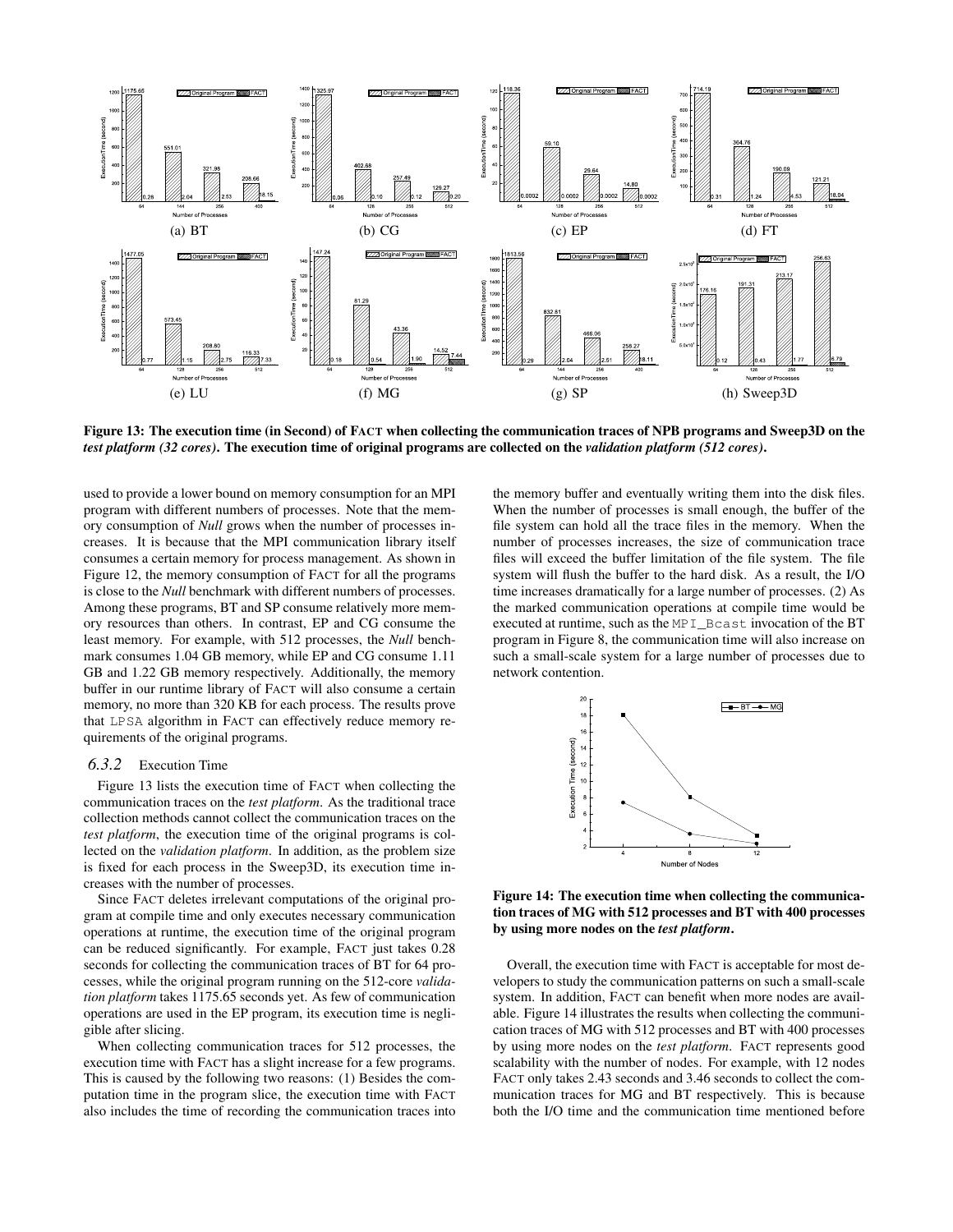are reduced with the increase of number of nodes.

# 7. APPLICATION

There are arguments on the usage of communication traces, just like any other profile-based analysis, that communication traces are in fact dependent on input parameters. Thus, it is important to reveal the relationship between input parameters and communication patterns. Traditionally, developers manually express the application specific knowledge of the parallel applications, but it is very time consuming and error-prone. It is greatly desired that we can perform sensitivity analysis of communication patterns to key input parameters automatically.

Because of the prohibitive resource and time requirements of traditional methods, it is too expensive to get communication traces even for a single input, not to mention the sensitivity analysis which requires multiple executions. FACT enables us to explore the sensitivity analysis in a cost-effective way. We use Sweep3D as an example.



Figure 15: The sensitivity of communication spatial locality of Sweep3D to input parameters: *i* and *j*. The gray level of a cell at the  $x^{th}$  row and  $y^{th}$  column represents the communication volume (in Byte) between two processes *x* and *y*.

Sweep3D has four key input parameters affecting the communication performance of the program: *i*, *j*, *mk* and *mmi*. The values of *i* and *j* determine the mapping shape of the processes. The number of processes must be equal to the product of *i* and *j*. The computation granularity of the pipeline is determined by a kplane blocking factor (*mk*) and an angle blocking factor (*mmi*). In our experiments, it takes *less than 1 second* for collecting 7 sets of communication traces by FACT with different input parameters on the *test platform*. The process number is 64. Figure 15 exhibits the communication locality [21] of Sweep3D when varying the input parameters, *i* and *j*. Note that the two sets of input parameters present different communication localities for the application. For example, in Figure 15(a), *Process 8* communicates with *Processes 0, 9, 18* frequently, while in Figure 15(b), *Process 8* communicates with *Processes 4, 9, 12* more frequently.

Table 1: The sensitivity of message size (msg\_size) in byte and message count (msg\_count) to the input parameters: mk and mmi.

| <b>Input Paras</b>                                 | $\parallel$ mk=10 $\parallel$ mk=20 $\parallel$ mk=10 $\parallel$ mk=20 $\parallel$ mk=50 |      |      |                                                 |     |
|----------------------------------------------------|-------------------------------------------------------------------------------------------|------|------|-------------------------------------------------|-----|
|                                                    |                                                                                           |      |      | $mmi=1$   $mmi=1$   $mmi=3$   $mmi=3$   $mmi=6$ |     |
| msg_size    12000   24000   36000   72000   360000 |                                                                                           |      |      |                                                 |     |
| $\text{msg\_count} \parallel 17280$                |                                                                                           | 9216 | 5760 | 3072                                            | 576 |

Table 1 shows that when increasing the value of *mk*, the message size will increase. It is the similar for the parameter of *mmi*. When

"mk=50" and "mmi=6", the message size changes to 360000 Byte and the message count is 576 in the Sweep3D. This information is very important for understanding the communication behavior of the Sweep3D.

# 8. LIMITATIONS AND DISCUSSIONS

Absence of temporal attributes The FACT framework is based on the observation that there are many applications of communication trace analysis that can be done without temporal attributes. We reiterate some known applications here: MPI process mapping optimization [8, 43], communication subsysetm design [12], and subgroup replay-based MPI debuggers [41]. In addition, FACT can also be used to do performance prediction as described in [34]. We do not intend and it is impossible to list all potential applications of FACT, but we believe these known applications are sufficient to support its usefulness.

FACT can not be used to support performance optimization and performance debugging that require temporal information. For example, traces collected by FACT can not be used with performance tuning tools such as Intel Trace Analyzer [19] to get the overhead of a message transfer. Some automatic performance tuning algorithms, such as the critical path analysis [30], can not be supported by FACT either.

However, we would like to mention that although traces collected by FACT do not include temporal attributes, they do include more than spatial and volume attributes. One important attribute we preserve in FACT framework is the *order* attribute. Traces collected by FACT have all the message operations and their sequences in addition to statistics on volume and spatial attributes. The *order* attribute has many potential applications. For example, they can be used in identifying similarity between MPI processes. Due to the limitation of space, we omit more discussion on this issue.

Communication non-determinism Like any trace-based approaches, FACT also has its limitation in representing many executions with one trace. One possible way to address the problem is to obtain traces for more than one execution and observe the sensitivity of communication patterns to different executions. In this sense, FACT has significant advantage over traditional trace collection approaches because it costs much less in acquiring traces.

FACT may also affect communication patterns of non-deterministic applications in a more subtle way. Because FACT may remove computation from original programs, it changes the load balancing characteristics that may result in the change of communication patterns. We will perform more investigation on this direction and see if this is a real problem in practice.

## 9. CONCLUSIONS

In this paper, we propose a novel approach, called FACT, to acquire communication traces of large parallel message passing applications on small-scale systems. Our approach can preserve the spatial and volume communication attributes while greatly reducing the time and memory overhead of trace collection process. We have implemented FACT and evaluated it with several parallel programs. Experimental results show that FACT is very effective in reducing the resource requirements and collection time. In most cases, we get 1-2 orders of magnitude of improvement. To the best of our knowledge, FACT is the first work that can collect communication traces of *large-scale* parallel applications on *small-scale* systems. With FACT, we are enabled to explore more applications of using communication patterns. In the future, we will evaluate FACT with more parallel applications.